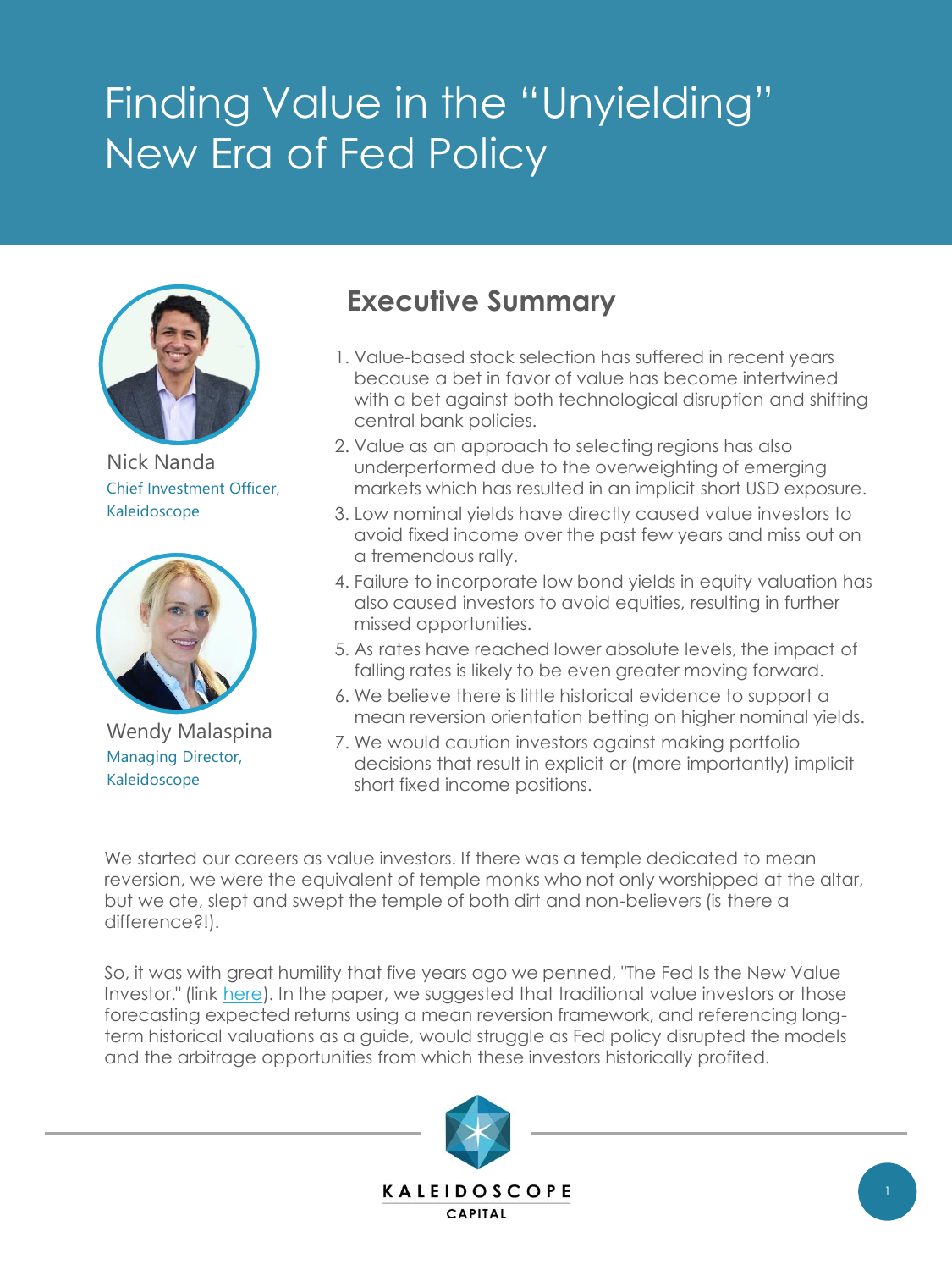# **What is Value?**

It is now fairly well-known that the results experienced from following a value approach, as both a stock-picking tool within markets and as a strategy to allocate across regions, has performed poorly for a number of years.



**Chart 1:** Value: Cheap versus "Broken"<sup>1</sup> Source: Bloomberg, MSCI

### **Value and Sector Bets**

The goal of a value investor is to invest in assets that are temporarily cheap and **not** in broken business models that are being disrupted by technological innovation. The difference between these two approaches can be seen in Chart 1.

### **Both the yellow and blue lines involve overweighting value stocks but there are two differences:**

- **1** The blue line represents a  $\vert$  **2** sector-neutral approach to value while the yellow line simply selects the cheapest stocks and will load up on out-of-favor sectors.
- 2 The blue line attempts to incorporate information that the market may already have about a business by using forward earnings estimates while the yellow line uses standard backward-looking measures.

Neither approach has been great, but notice how much better the sector-neutral approach has performed. Also, it's worth noting that the two strategies tracked each other closely at the start of the sample but as technological disruption and central bank intervention have increased, there has been more dispersion. We believe that the neutral approach (blue line) represents a purer approach to identifying truly cheap stocks as opposed to the traditional value methodology (yellow) that makes large and unintended bets against disruption and obsolesce.

<sup>1</sup> MSCI USA Enhanced Value Index, MSCI USA Value Index, MSCI USA Gross Total Return Index (USD).

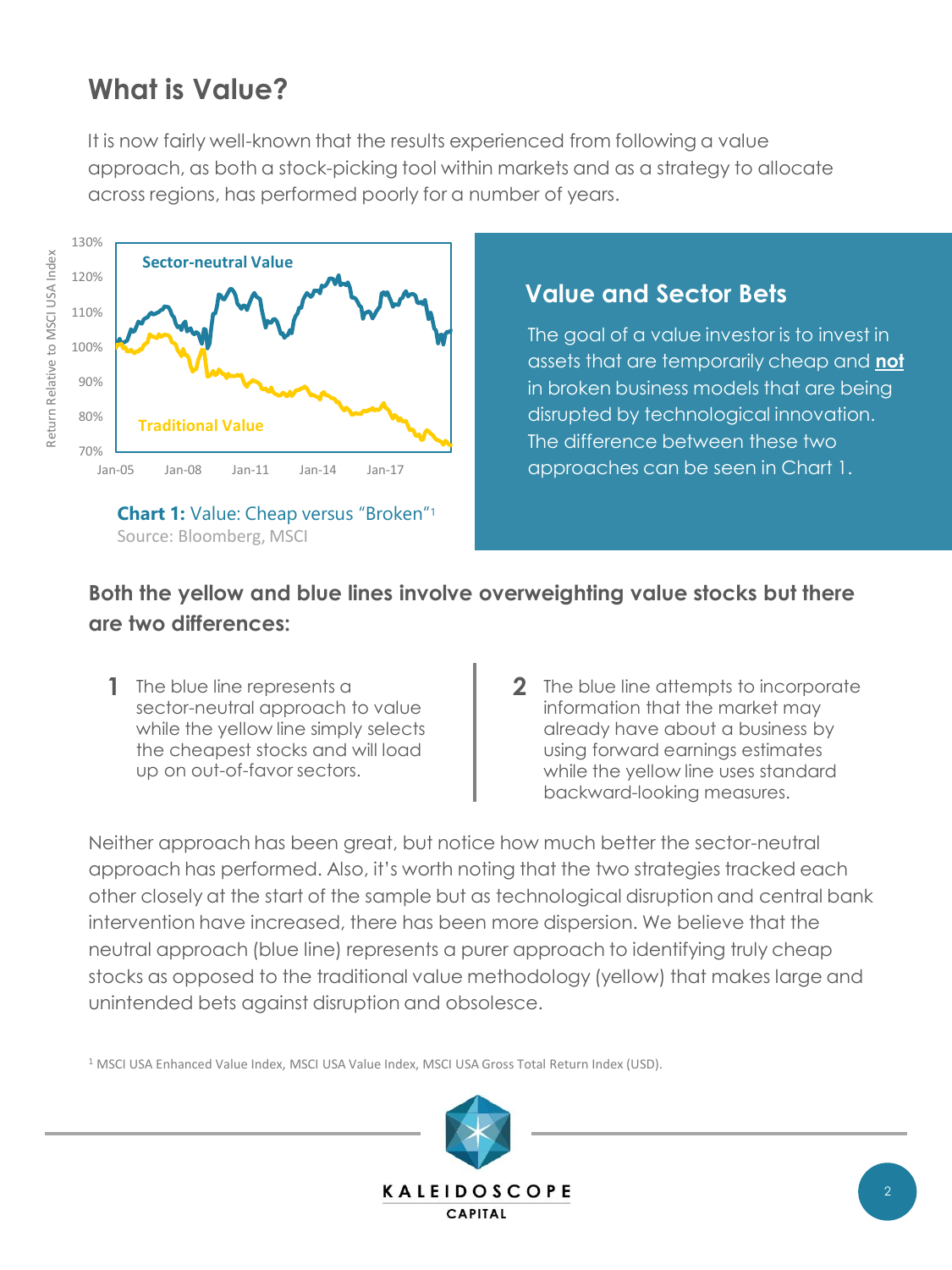# **Value to Make Regional Bets**

Traditional value investors have also held an overweight position in emerging markets equities at the expense of underweighting the S&P 500 in recent years. This is another example of how value has inflicted pain on institutional portfolios over a number of years. Further, many of the investors who've been overweighting emerging markets also tell us they avoid macro investing, viewing the approach as "unpredictable" and "unsystematic". We contend that the overweighting of emerging markets equities on the part of these investors equates to an "accidental" (and highly inefficient) macro bet. But, don't simply take our word for it. We believe proof of this can be demonstrated in the chart below:



**Chart 2:** Are You An "Accidental" Macro Manager?<sup>2</sup> Source: Bloomberg, MSCI

The yellow line represents a long position in emerging markets equities versus a short position in the S&P 500. The blue line shows the return of a long Euro vs. a short USD position. *The correlation between the two lines is 86%.* This is not simply a random statistical occurrence. Many emerging countries have higher interest rates than the United States, so emerging market corporates frequently borrow in USD. A rising USD rate causes an increase in the cost of emerging markets corporate borrowing which, in turn, lowers the earnings available for distribution to equity holders.

To cut to the chase, **an overweight position in emerging markets is effectively a short dollar trade**. If you're allocating to this trade you should ask yourself: "What do I know about the future direction of the dollar?". If your answer is "not much" you should consider pairing your emerging markets overweight position with a long USD investment. The point of bringing up the two examples above is not to remind our readers of their biggest money-losing positions. Rather, we are attempting to demonstrate a point we regularly make to clients. We believe a portfolio manager has three jobs:



**1 Return Forecasting 2 Trade Expression 3 Portfolio Construction**

<sup>2</sup> Emerging markets equities represented by MSCI Emerging Markets Index.

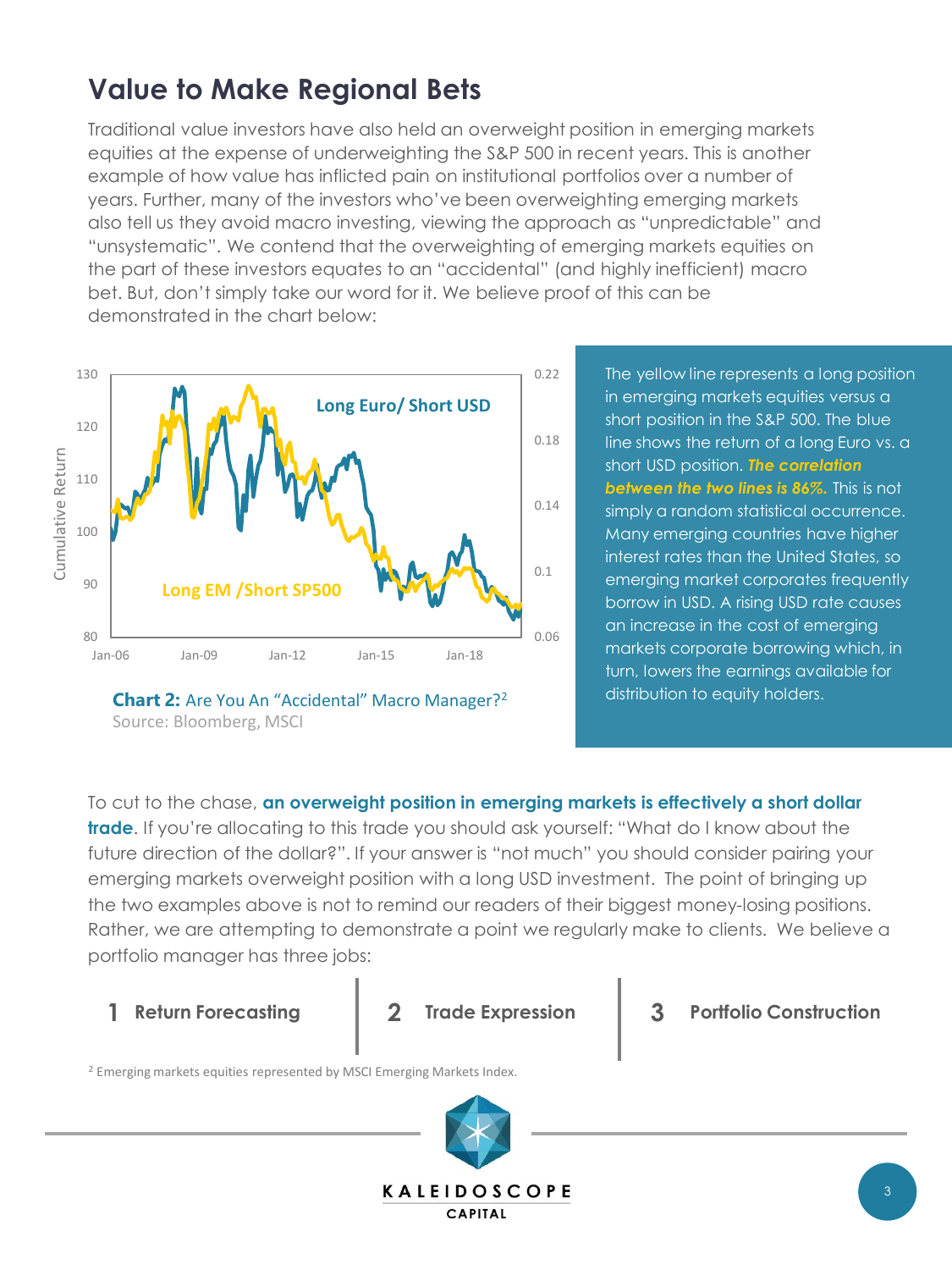In our opinion, both investors and allocators tend to focus on return forecasting at the expense of the other two jobs. We believe that optimizing trade expression is key to avoiding unintentional bets as shown in the examples above. Also, it's equally important to build a truly diversified portfolio so that the success of an entire portfolio isn't dependent on getting a single view right.

While it's probably more fun to spend time trying to predict the future, in our view, it's far easier to get consistent and repeatable edges in trade expression and portfolio construction.

# Valuation 101

The present value of **any** asset is a discounted stream of cash flows. The value of an asset can increase for either of two reasons:

#### **Numerator up:**

Estimates of future cash flows improve.

#### **Denominator down:**

Discount rates decline.

Assets such as corporate bonds have near term cash flows relative to their equity brethren (where most cash flows are in the distant future). Another way of stating this is that equities are **very** long duration assets compared to corporate bonds.

This means two things\*:

**Corporate credit** should be more impacted by changes in short-term rates while equities should be more affected by changes in long-term rates.

**More importantly**, since equities are longer duration assets, changes in interest rates have a much **larger**  impact on their fair value relative to shorter-duration assets such as corporate bonds.

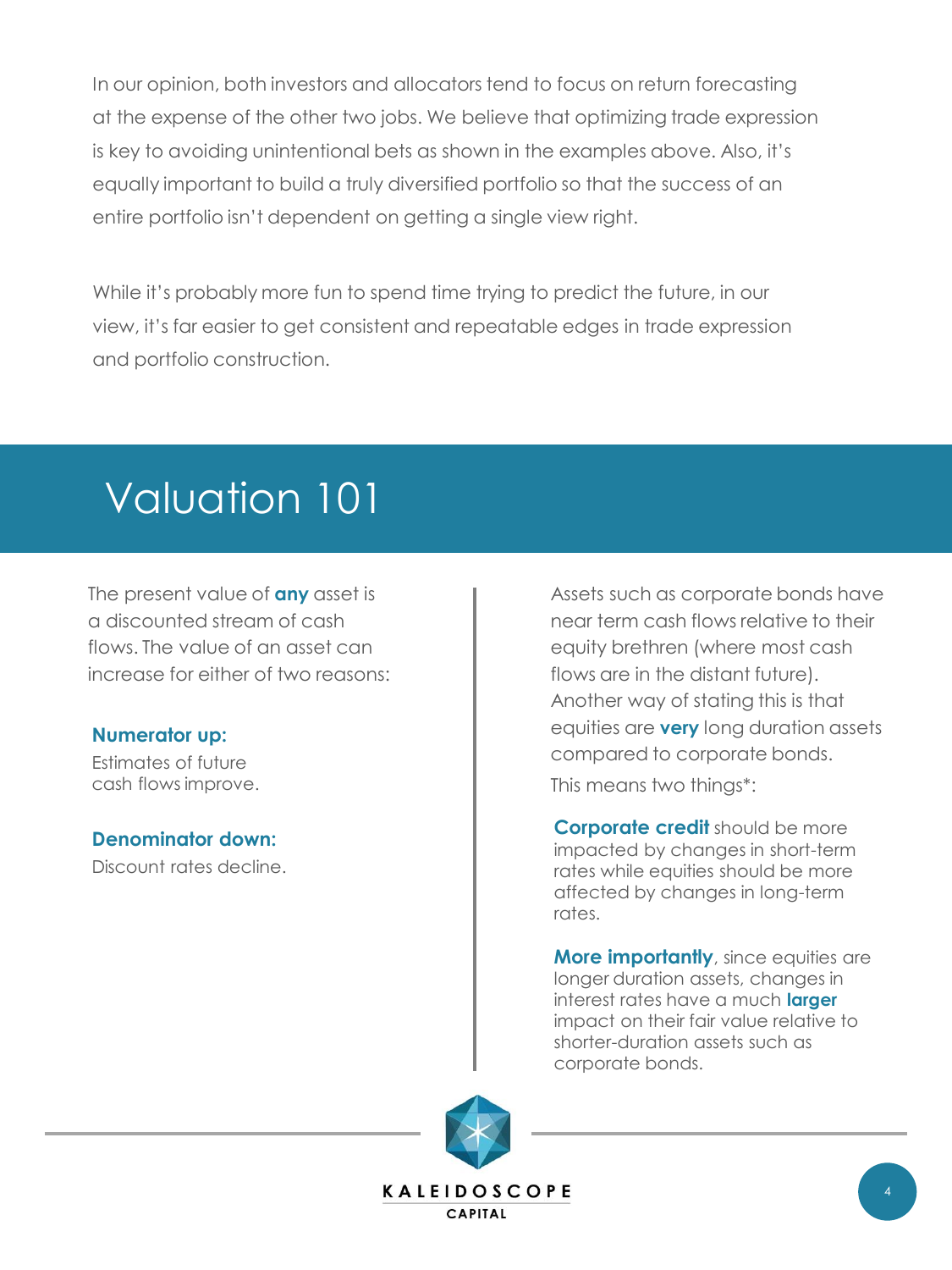# The Most Important Chart

For evidence of the impact of long-term interest rates on equity valuation we refer you to **the most important** chart in this paper:





The blue line is long-term Treasury yields. The yellow line shows the earnings yield of the S&P 500 Index computed using trailing 10-year earnings (inverse of Shiller P/E).

There are many insights embedded in this simple chart that are contrary to the views of most investors and that are regularly dismissed. We'll discuss two of them further.

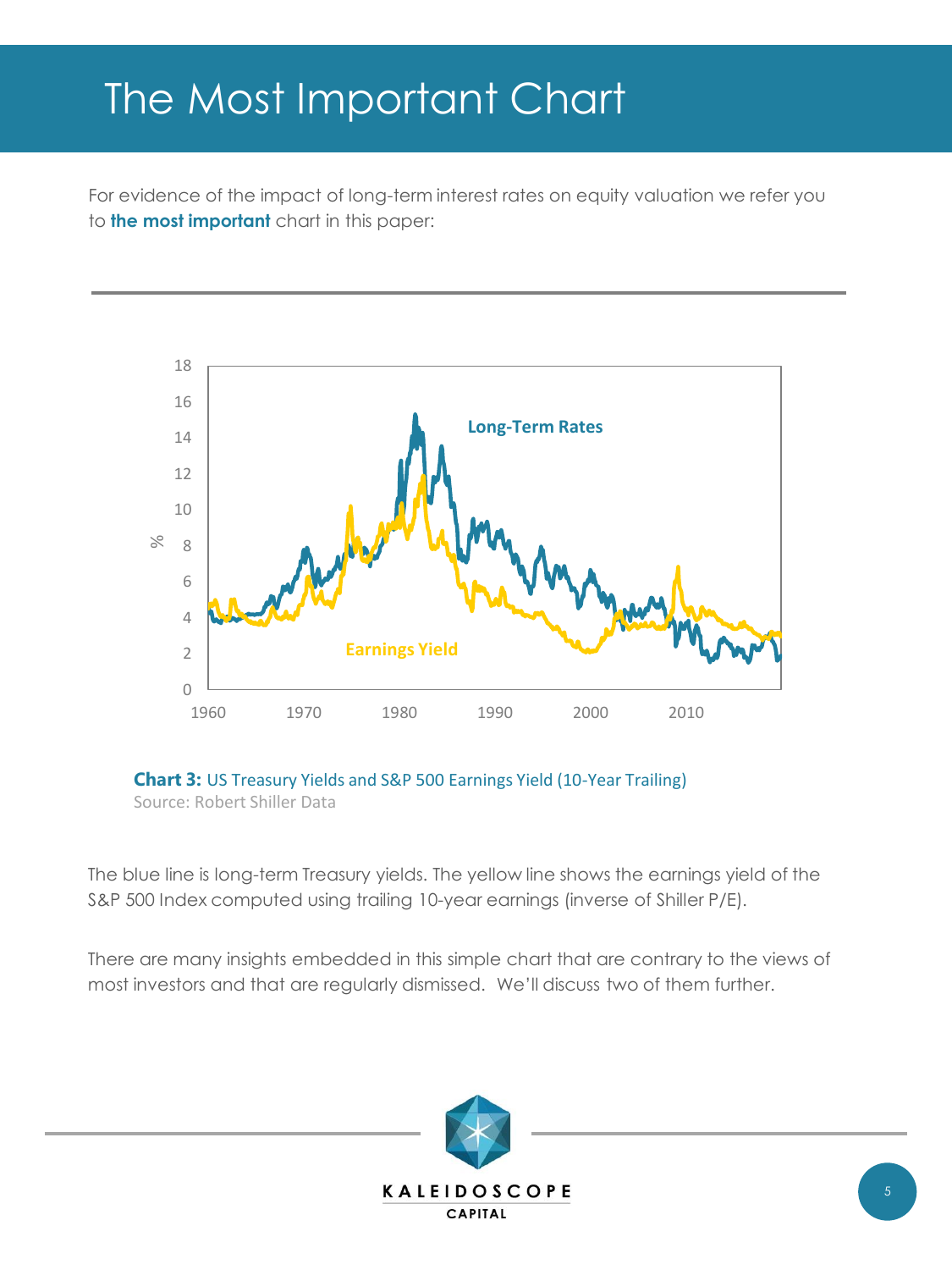### **Mean Reversion in Bond Yields**

Aside from value and the bet on emerging markets equities, perhaps the biggest "miss" in most investors' portfolios has been the persistent underweighting of sovereign developed bonds over time. As reflected in Chart 4, investors have consistently bet on higher interest rates due to an unrelenting belief in mean reversion (a *traditional value* approach). The reality is **there is little historical evidence to support a mean reversion orientation betting on higher nominal yields**.



### **Chart 4:** Federal Reserve Rates: Market Implied vs. Realized 2001-2019.



Source: Philadelphia Fed, ECB

#### **Chart 5:** Rolling 10-Year Correlation: Long-Term Treasury Bond Current Yield Versus Historical Yield

Source: Robert Shiller Data



An alternative way to view this is to quantify the degree of mean reversion simply by examining the rolling correlation between current yields on long-term treasury rates and those from 10 years ago. A mean-reverting series would imply a negative correlation. But, looking at Chart 5 we observe that the correlation has been largely positive. Investors should have been betting on low yields to be followed by **even lower** (not higher) yields. Or at the very least the consistent lack of mean reversion should cause investors to question their belief in the utility of value as an input to the decision to over and underweight sovereign bonds through time. In short, positioning for mean reversion without regard to an analysis of the historical data and out-comes has proven very costly for investors.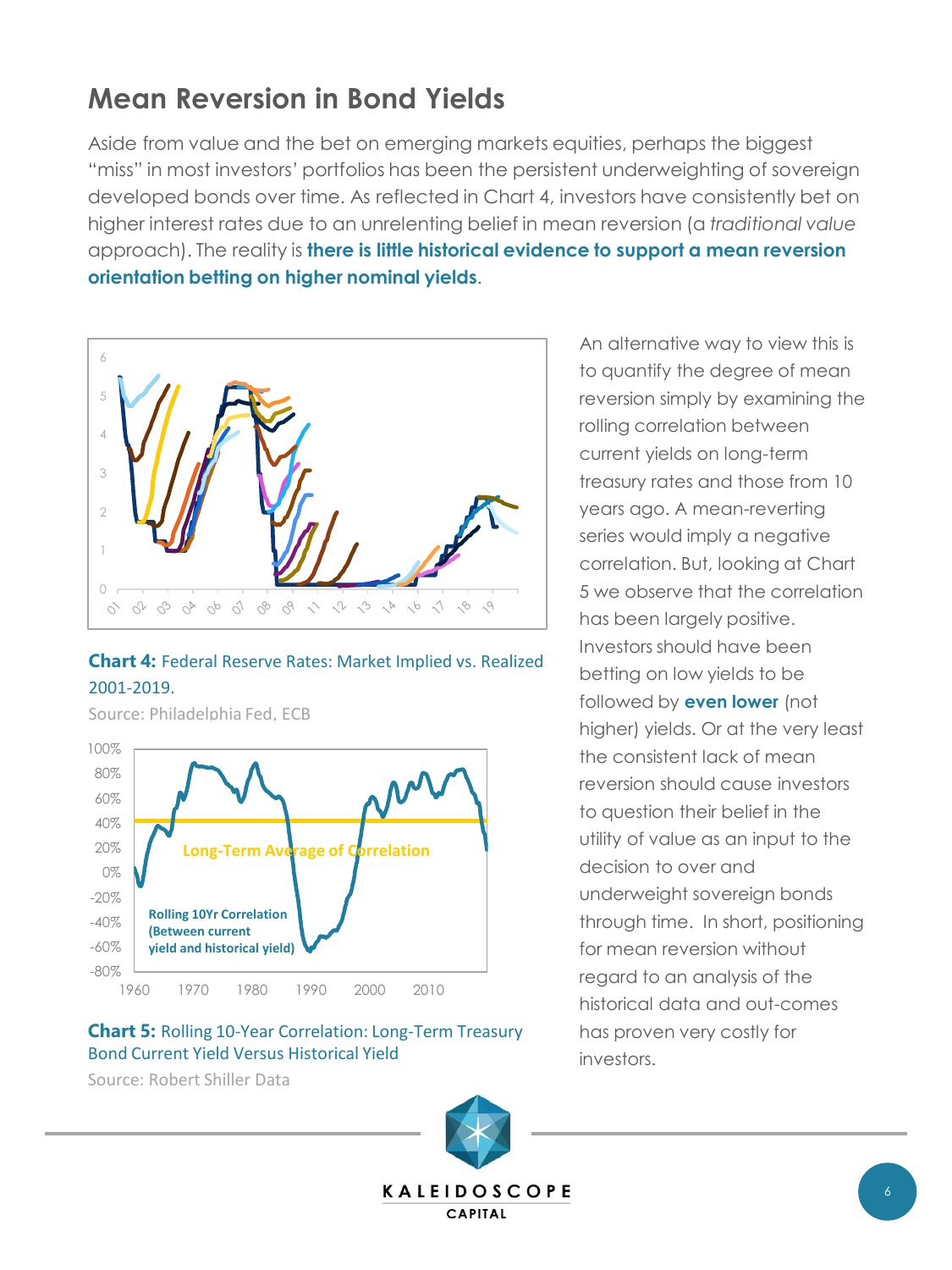# **Link Between Bond Yields and Earnings Yield**

Another point we notice on Chart 3 (reproduced below) is that over the long run, the two lines track each other remarkably well. On a year-by-year basis, other factors can and do influence market valuation, resulting in deviations. *But over the full sample, the correlation between earnings yields and interest rates is a remarkable 76%! This means that 58% (0.76<sup>2</sup> ) of the historical changes in earnings yield over the last 60 years can be explained simply by changes in long-term interest rates.*

We would argue that you don't need a complicated model to make the intuitive point that if the yields on low-risk assets such as Treasury bonds were to move lower that would, "all else being equal", lower the required rate of return on equities and push prices higher. Yet, despite the theoretical and actual link, most asset allocation models assume that long-term valuations mean revert around a stable level. If only the real world was so neat and tidy!



#### **Chart 3:** US Treasury Yields and S&P 500 Earnings Yield (10-Year Trailing) Source: Robert Shiller Data

*The impact of ignoring lower bond yields has been that equities have appeared rich to most value investors causing them to hold cash and miss out on significant equity market appreciation.* 

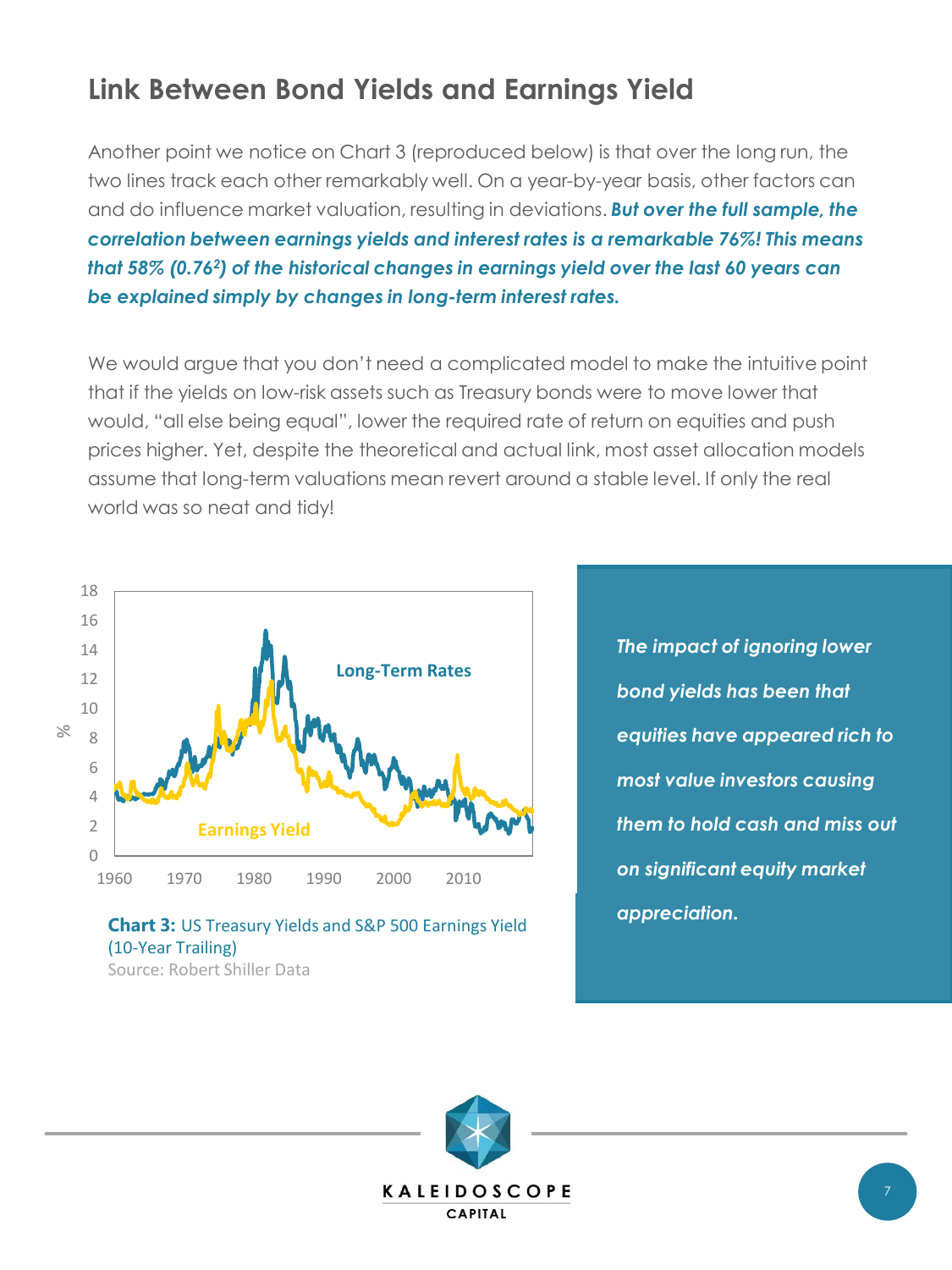## **Link Between Bond Yields and Equity Sectors**

Not only do changes in long term bond yields influence the aggregate price level of the equity markets, but they can also dramatically influence the performance of sectors vs. the market.

Chart 6 demonstrates how changes in bond yields have affected the performance of US REITs vs. the S&P 500 Index.

The blue line in Chart 6 reflects the excess performance of the MSCI US REIT Index compared to the S&P 500 Index. Blue line rising indicates REIT outperformance relative to the S&P 500 Index. The yellow line shows an inverted picture of the yield of the 10-year US Treasury bond. When the yellow line is rising, it indicates falling yields. *The correlation is 71%! This means more than 50% (0.71<sup>2</sup> ) of the day-to-day variations in REITs vs. the broad market have had nothing to do with the actual companies and are only a result of changing interest rates.*



**Chart 6:** Changing Bond Yields: Impact on Markets and Sectors Source: Bloomberg, MSCI

To be brief, we'll note that the explanatory power of changes in bond yields is not restricted to REITs. Other high yielding sectors e.g. utility stocks have also been significantly impacted. Finally, in a world of falling risk-free rates, it is the assets with distant but certain cash flows (bond-like) that should benefit disproportionately. It should be no surprise then that high-quality equities have significantly outperformed broad equity markets.

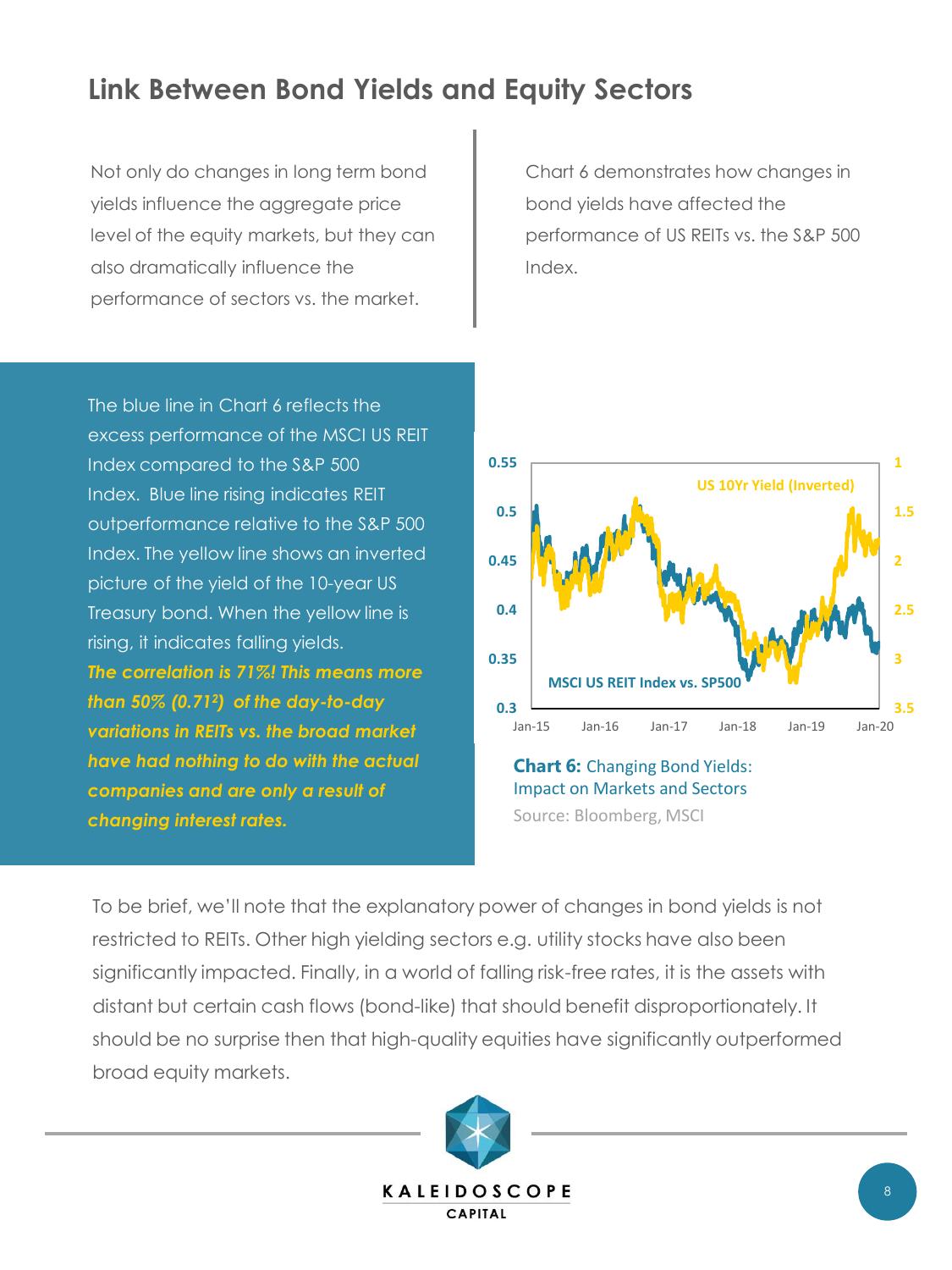# Is the Rally in Rates Done?

Starting in the mid-1990s when Japanese government bond (JGB) yields hit 3% investors starting shorting JGBs (chart below). The thought was that such low yields were unsustainable and surely the forces of mean reversion would drive yields higher towards the 5-6% levels in the US and Europe. Rates in Europe and Japan have indeed converged, but the convergence has been driven by European rates falling to Japanese levels. This is a **very** big deal!



**Chart 7:** Japanification

Source: Bloomberg

All of investing is premised on the idea of valuing assets by discounting future cash flows using a positive discount rate. Given the recent fall in rates globally, Japan is no longer an isolated example of a major economy with near-zero long-term rates. A huge section of the developed world today has near-zero or negative rates.

Furthermore, the impact of falling rates increases as rates get to lower absolute levels. For example, let's take a hypothetical asset that is expected to pay the same nominal coupon every year for thirty years. With a starting rate of 2%, a 100-basis point drop in rates causes a 50% greater rise in present value than when rates start at 8%.

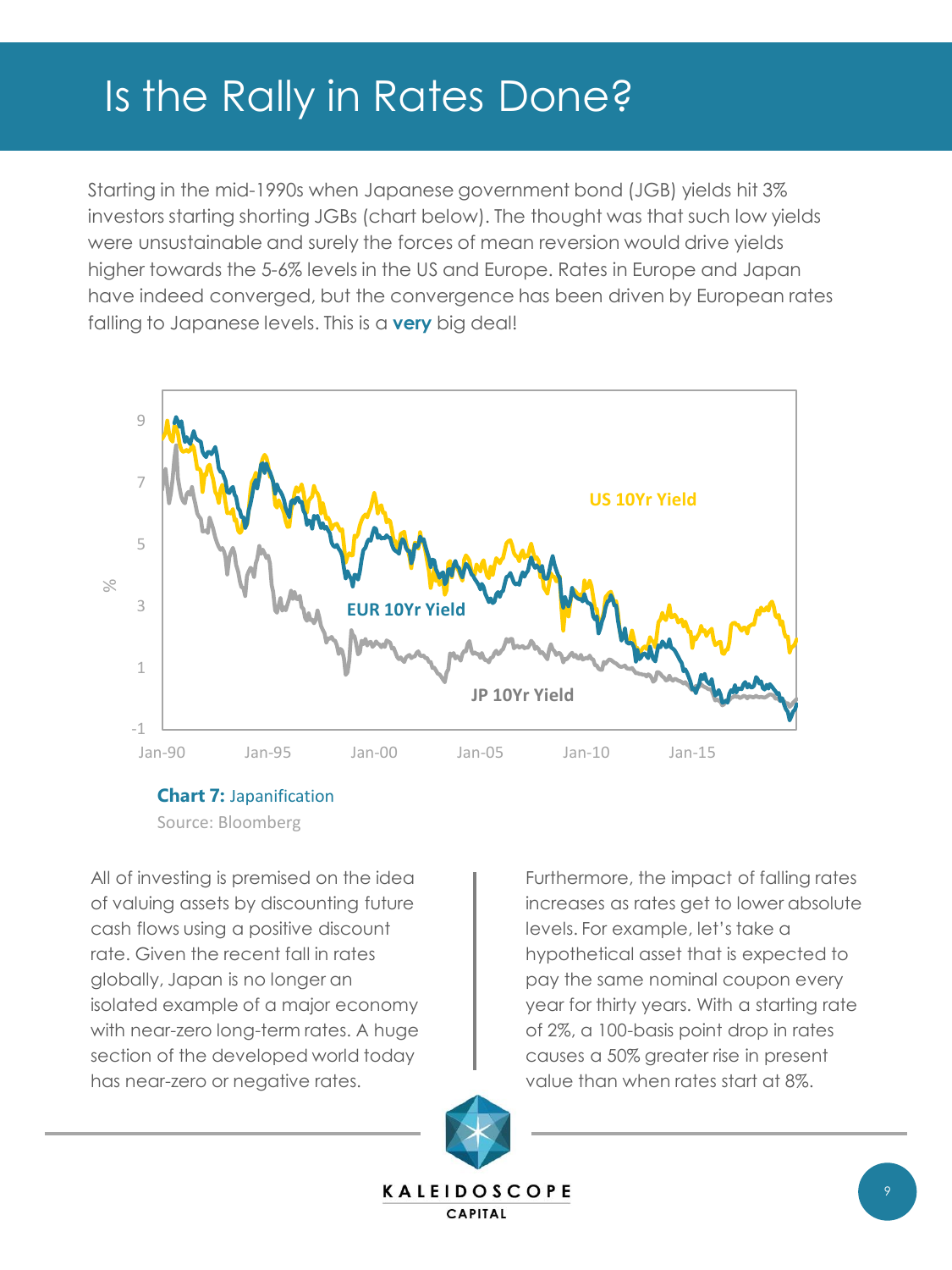We don't believe most investors have appropriately updated their asset class forecasting models to reflect the possibility of ultra-low rates persisting for an extended period. If there is no mean reversion in bond yields, the return demanded by investors to hold risky assets should be permanently lower. Also, different assets will be impacted to varying degrees depending on duration and other factors. If these low rates were to persist (as flat yield curves imply) it will likely be **the key** investment issue of the next decade.

We want to be clear here. We are not predicting a Dow at 50,000 within the next few years. Nor are we claiming that stocks won't sell off substantially during a recession. We are simply stating that the average valuation around which equity markets oscillate in the future is possibly much higher than current models estimate. Mean reversion is likely alive and well. We will always be able to fit a mean to the data after the fact. Getting the mean right ex-ante is going to be the real challenge.